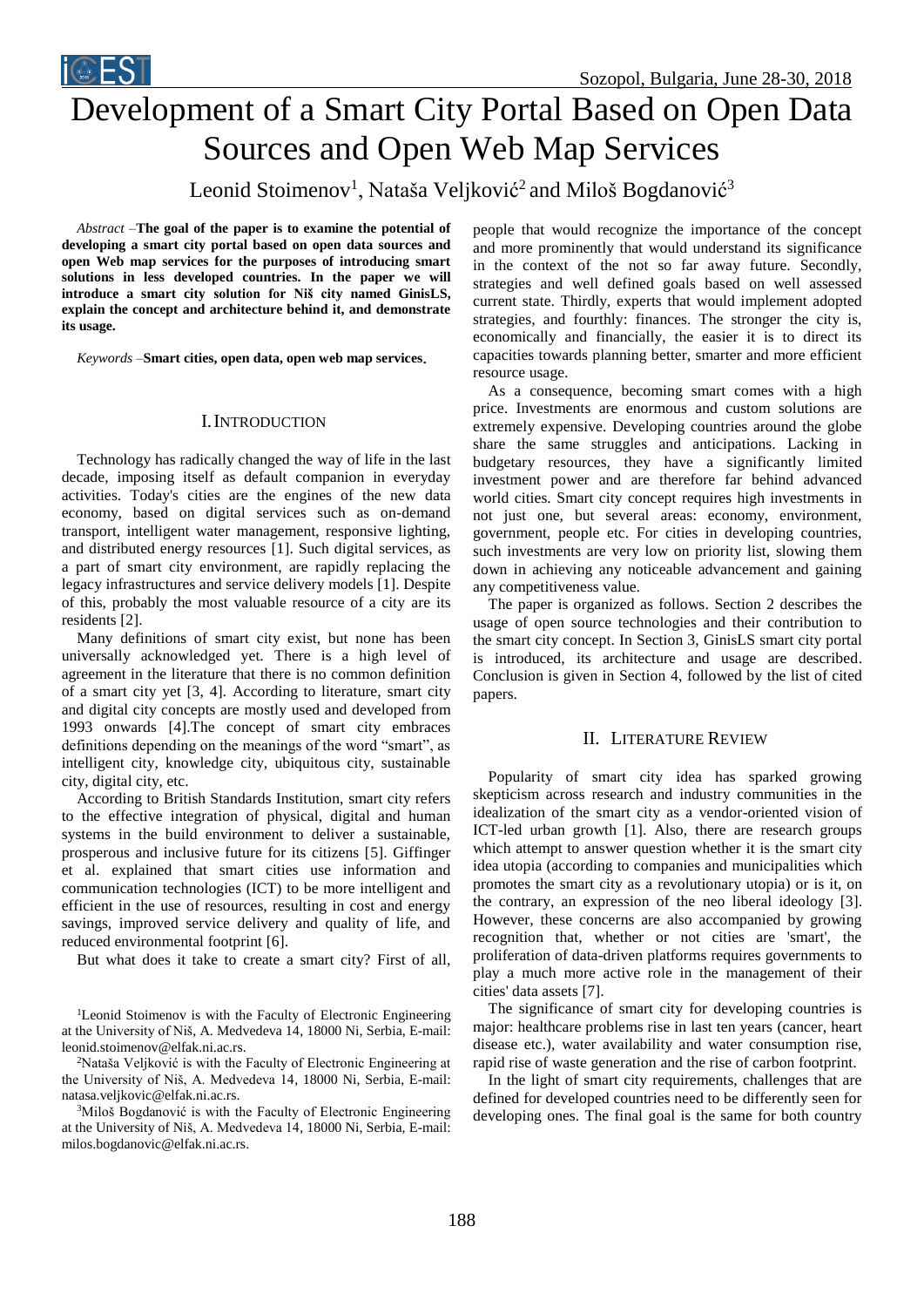

groups, developed and developing, but the roadmap towards achieving it is significantly different.

Increasingly popular open technologies, and particularly Internet enabled ones, offer a whole new perspective on becoming smart. Growing open data sources and catalogues represent valuable information storages that are freely available and could be successfully utilized in building smart cities portals. Open web map services, such as Google Maps and Open Street Maps (OSM), simplify expanding such portals with geographical dimension and spatial representation of gathered data. The open market and open initiative truly are a great source of possibilities for those not being able to purchase highly proficient but indeed expensive commercial solutions. Cities from developing countries are obvious candidates that with minimal investments could make a significant progression with open technologies on their way towards transforming into more intelligent environment.

Smart Governance is seen as a combination of political participation, services for citizens and functioning of the administration [8]. Smart Government is at service to its citizens 24 hours a day, offering services that would enable citizen to quickly obtain requested information without having any knowledge on back-office systems involved in providing the response. For Government to become smart it is not necessary to invest millions in technology, it is rather needed to be astute in making the best possible use of existing resources [9]. Being innovative and open for new technology solutions and concepts are leading drivers for introducing smart governance in developing countries. Open technologies again provide a colourful palette of possible solutions. Internet of things offers vast of open source Content Management Systems that could efficiently be used in developing smart government portal and integrating it with administrative bodies in back-office domain. Opening up data and enabling free access to governmental information is a trend and it has imposed as an important feature of smart government.

Open data platforms are also available (CKAN, OGDI etc.) offering tools for easy data upload and maintenance. Open map services, such as Google Maps and Open Street Maps, enable addition of geographical dimension to smart government portal and representing governmental data in spatial context, considerably increasing data understandability. Social and geo-social networks, such as Twitter, Facebook, Four Square and others, represent valuable open sources of users' opinions, experiences and comments

that could be connected with other available governmental data and easily utilized in building smart city guides. Smart Government strongly stands behind smart city, addressing financial, environmental and service challenges that public offices are facing with.

The successful examples of open source technologies joint interaction for the creation of smart city portals can be found, namely: (1) Padova Smart city portal enables harvesting environmental data from wireless Internet of Things (IoT) nodes installed on street light poles and connected to the Internet through a gateway unit [10]; (2) PlanIT Valley, a project started in Portugal to enable the enhanced monitoring of the vital signs of urban life, the condition and performance of vehicles and infrastructure. It is a vision to build the world's greenest city and establish a working template for low carbon emission for cities [11]; (3) Smart Amsterdam resulted as a partnership between businesses, authorities, research institutions and the people of Amsterdam [\(https://amsterdamsmartcity.com\)](https://amsterdamsmartcity.com/), with focus on carbon emissions reduction, energy efficiency and behavioral change, and (4) Smart Barcelona is centered on the notion 'city of people' with an aim to improve citizens' quality of life [11].

## III. OPEN STREET MAPS AND OPEN DATA SOURCES FOR SMART GOVERNMENT PORTAL IMPLEMENTATION

In our research so far, we have started to develop a smart government portal for the city of Niš, using OSM and available open data sources. Niš is a city in southeast Serbia, which is one of the Western Balkans' developing countries, and as such it could be used as a perfect example for demonstrating previously described concepts and solution approaches [12].

Our solution, named GinisLS Smart Nis Portal (GinisLS), represents a Web Geographic Information System (GIS) portal that integrates freely available maps provided by OSM, as well as custom maps provided by Republic Geodetic Authority of Serbia, with local databases and open data sources. Being deployed and publicly available, it represents a fully functional GIS portal that significantly contributes to city's efficiency, increases availability of city's services to citizens and helps citizens build trust regarding their government. The development of GinisLS portal has been



Fig. 1.GinisLSWebGIS architecture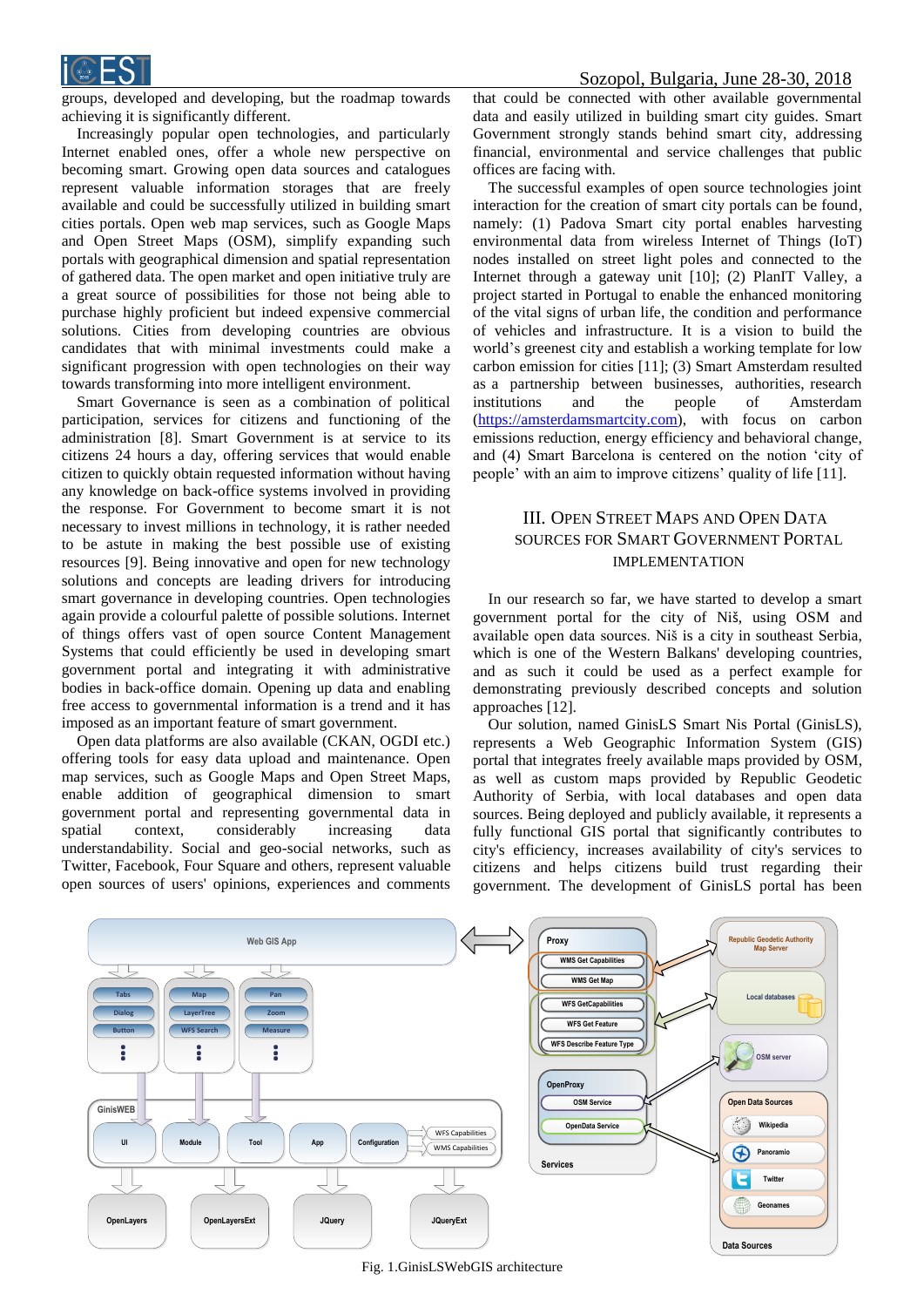

driven by previously described and agreed main challenges for smart city development, as a practical attempt of demonstrating how open technologies indeed help implementing some of the smart city concepts aspects.

GinisLS Web GIS portal is designed to enable simple linking and integrating with standard types of spatial Web services. Built upon standard client-server architecture, it is comprised of a Web server component, GIS server and a Web GIS client [13]. GIS server is responsible for providing georeferenced data and maps, and it communicates with OSM for obtaining maps of Niš region, but it also communicates with other Web Map Services (WMS) and Web Feature Services (WFS) for obtaining other providers' maps, concretely Republic Geodetic Authority of Serbia.



Fig. 2. Wikipedia and Panoramio tools

GinisLS Web GIS client, depicted on Fig 1, is a Web application specialized for visual representation and querying the data obtained from GIS server. This client relies on Open Layers framework and JQuery Javascript library. Because of its modular architecture, it successfully combines the advantages of centralized data control with advanced user interface, at the same time representing highly scalable solution that could be easily modified and extended with additional functionalities.

GinisLS client communicates with external data sources through Proxy and Open Proxy services. Proxy service is responsible for obtaining maps from custom providers and feature information from local data sources. OpenProxy service consists of two components: OSM and Open Data services, and is responsible for communicating with open data sources. OSM service requests maps from OSM server, while Open Data service communicates with Wikipedia, Geonames, Panoramio and Twitter for obtaining open available data.

GinisLS portal integrates the existing local data sources with external ones, such as Wikipedia, YouTube videos, Panoramio images, Geonames services and others, offering the possibility of custom geo-referencing and pinpointing dynamically obtained information to a concrete location. It provides data organized in different layers: maps, touristic information, investment locations, election places, Panoramio images, Wikipedia sources and others (Fig 2).

Touristic representation of a city is an important aspect that directly influences the promotion of city's offerings and its rating among potential visitors. Allowing tourists to have an

## Sozopol, Bulgaria, June 28-30, 2018

insight into city's cultural heritage and make an impression of its atmosphere, most certainly contributes to growth of touristic visits. This feature could also be observed as one aspect of city's smart economy as increased touristic visits directly influence increased city's income, thus helping decrease the urban poverty.

GinisLS portal provides an excellent tourism support by enabling users to visualize touristic sights: theatres, movies, hotels, libraries, museums, national monuments, sport clubs and others, available from local databases. By including Local Government layer, map area is being populated with suitable markers pinpointing to exact locations of contained features. As shown in Fig 3. each marker is clickable and provides additional information regarding the object it is related to: object's name, type, address, contact, visiting hours, brief description.

Smart economy city aspect is even more addressed by offering the possibility of reviewing potential and ongoing investment locations. By simply including the Investments layer, a set of markers spreads on the map area indicating the exact locations of potential construction plots. For each location, user will be provided with additional information by clicking on a marker: location status (available, occupied, in the process of construction, finished etc.), location description, obtained permits, general construction plan information, as well as related YouTube video materials. This feature offers benefits to both investors and citizens.

Investors could obtain an insight regarding possible



Fig. 3. Visualization of city's touristic sights

construction locations, while citizens could keep up with urban plans that affect their living surrounding and at the same time be updated about possible buying locations. City's Administration becomes more efficient by utilizing this feature as assistance tool for overseeing construction resources with the purpose of better planning of urban land exploitation for housing requirements.

Open data sources truly represent significant sources of freely available information that cities could quite efficiently utilize for bringing government closer to citizens. Users are valuable volunteers that on daily bases upload vast amount of newly generated content contributing to growth of open communities such as Wikipedia, Geonames, Twitter and Panoramio. Wikipedia is the world most used online